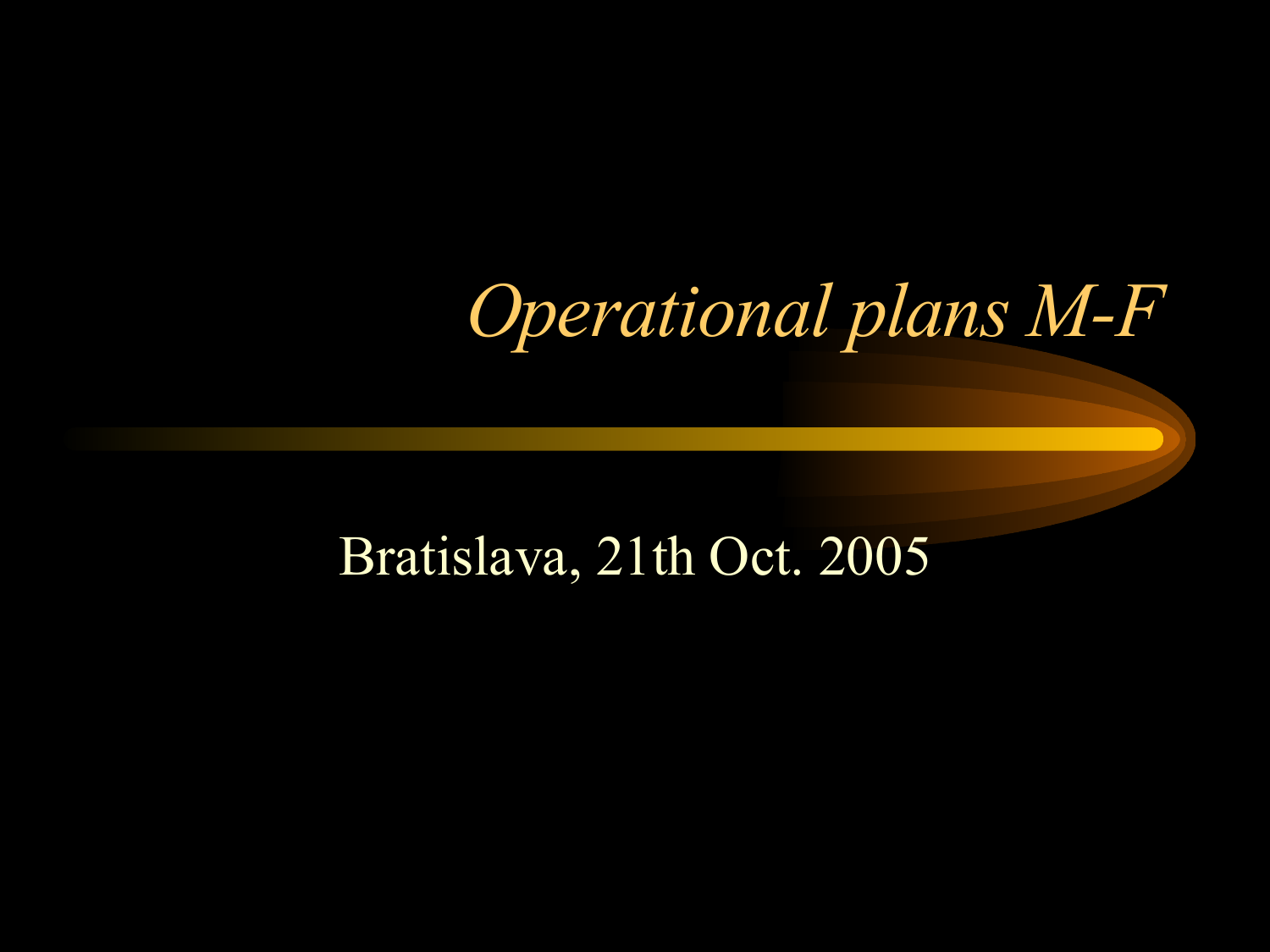## *The important milestones*

• 2007: next computer phase 1  $-$  approx.  $4x$  Fuji VPP5000/124

• 2008: AROME ready for operations – cost: around 300x ALA-10km same domain

• 2009-2010: next computer phase 2 – approx 12-16 x Fuji VPP5000/124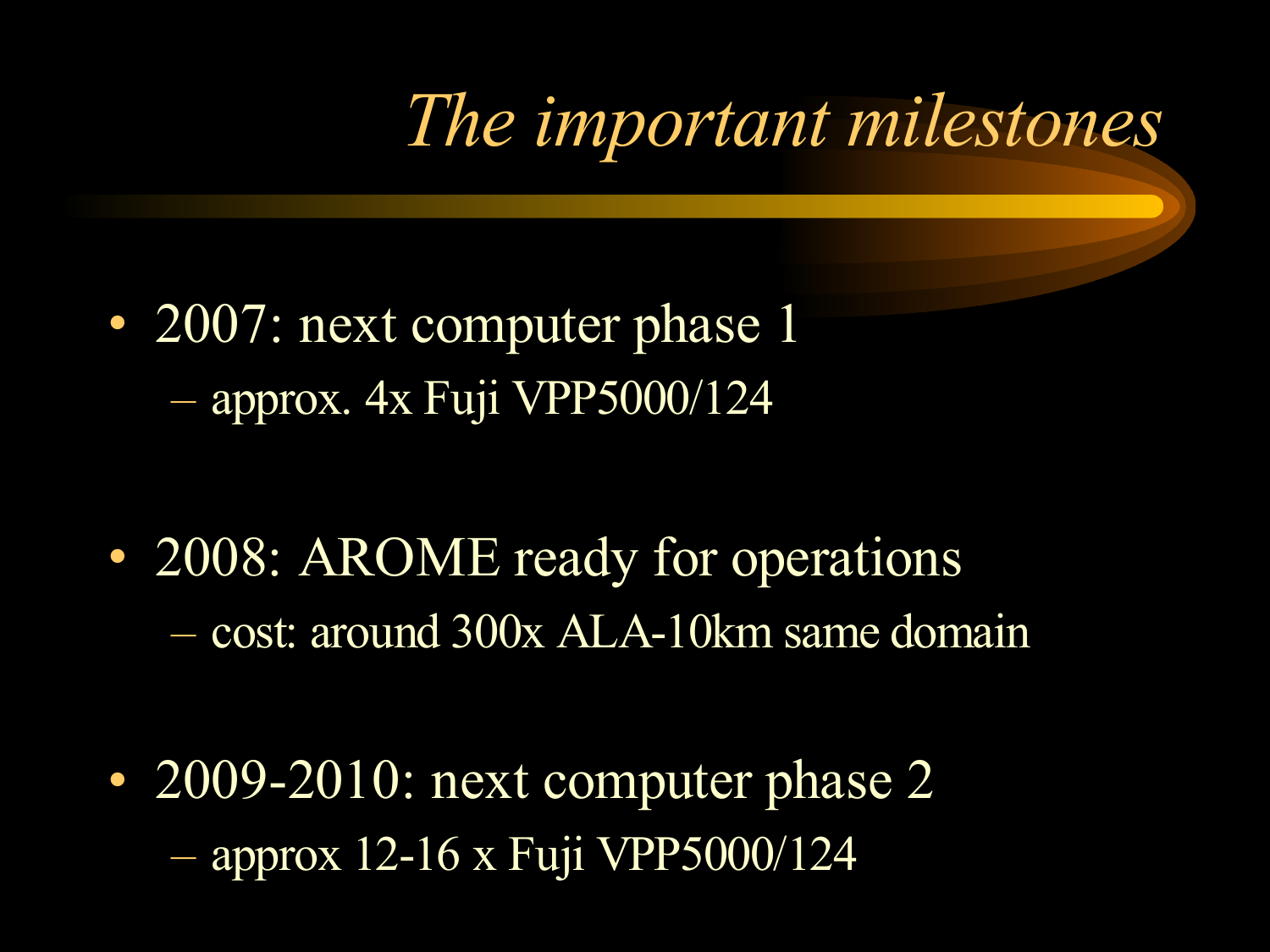## *Our first AROME version*

#### • A reduced domain (cost!)

Arome **(blue)** in the current ALADIN/France domain

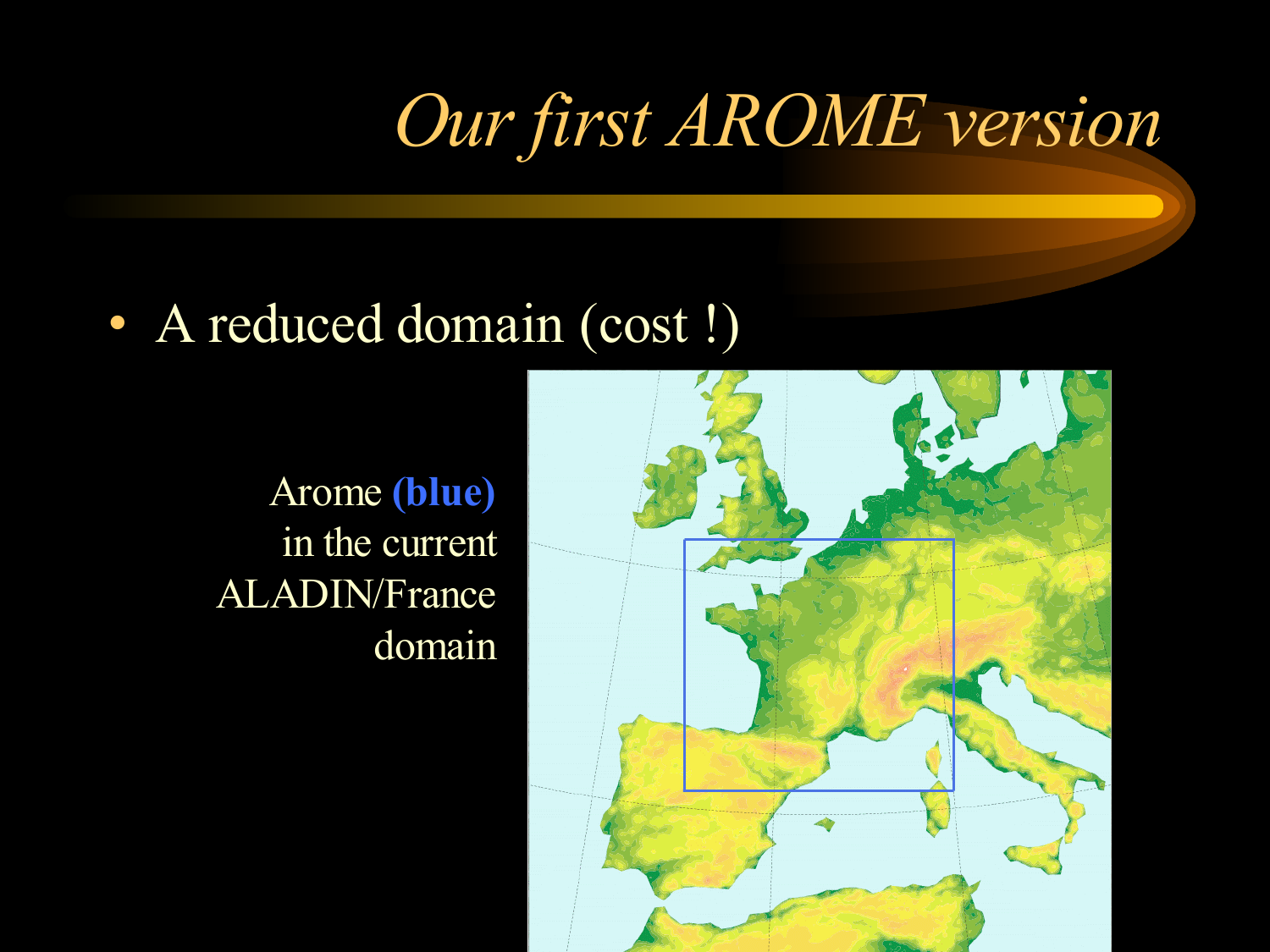# *Our first AROME version*

- A classical suite
	- $-4$  runs / day
	- 24-48h range *(depending on actual behaviour./cost)*
- A nowcasting suite
	- hourly runs
	- 3h (max. 6h) range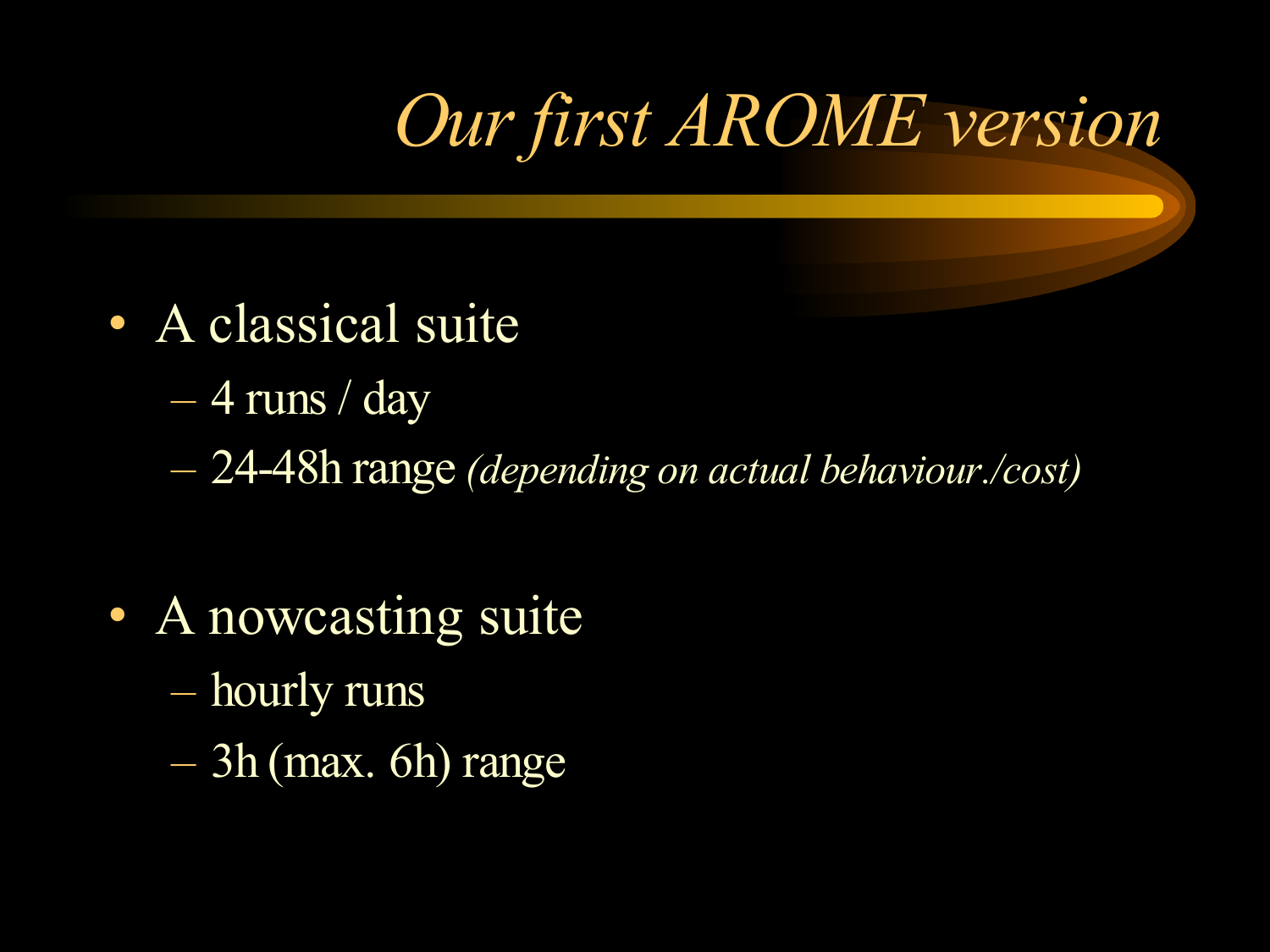## *AROME in 2010*

- A larger domain over France
	- but not the whole ALADIN/France one
	- Configurations adapted to lessons learnt
- the very first (limited) non-France versions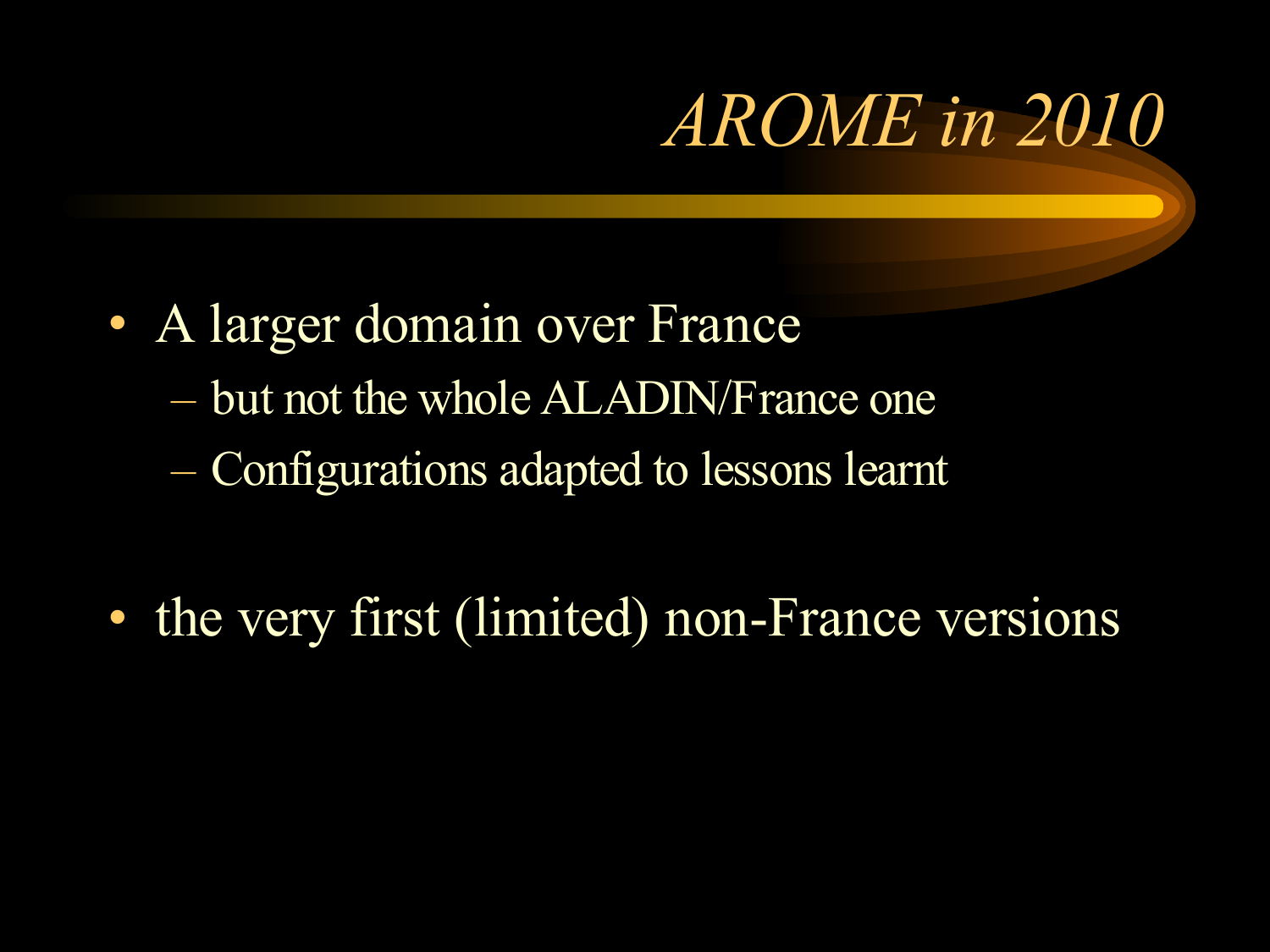## *ALADIN/ALARO in the mean time*

- ALADIN/France still running in 2008-2010 – need of high resolution over western Medit e.g.
	- 10 km (or better if grey zone OK)



– maybe part also of ensemble forecasting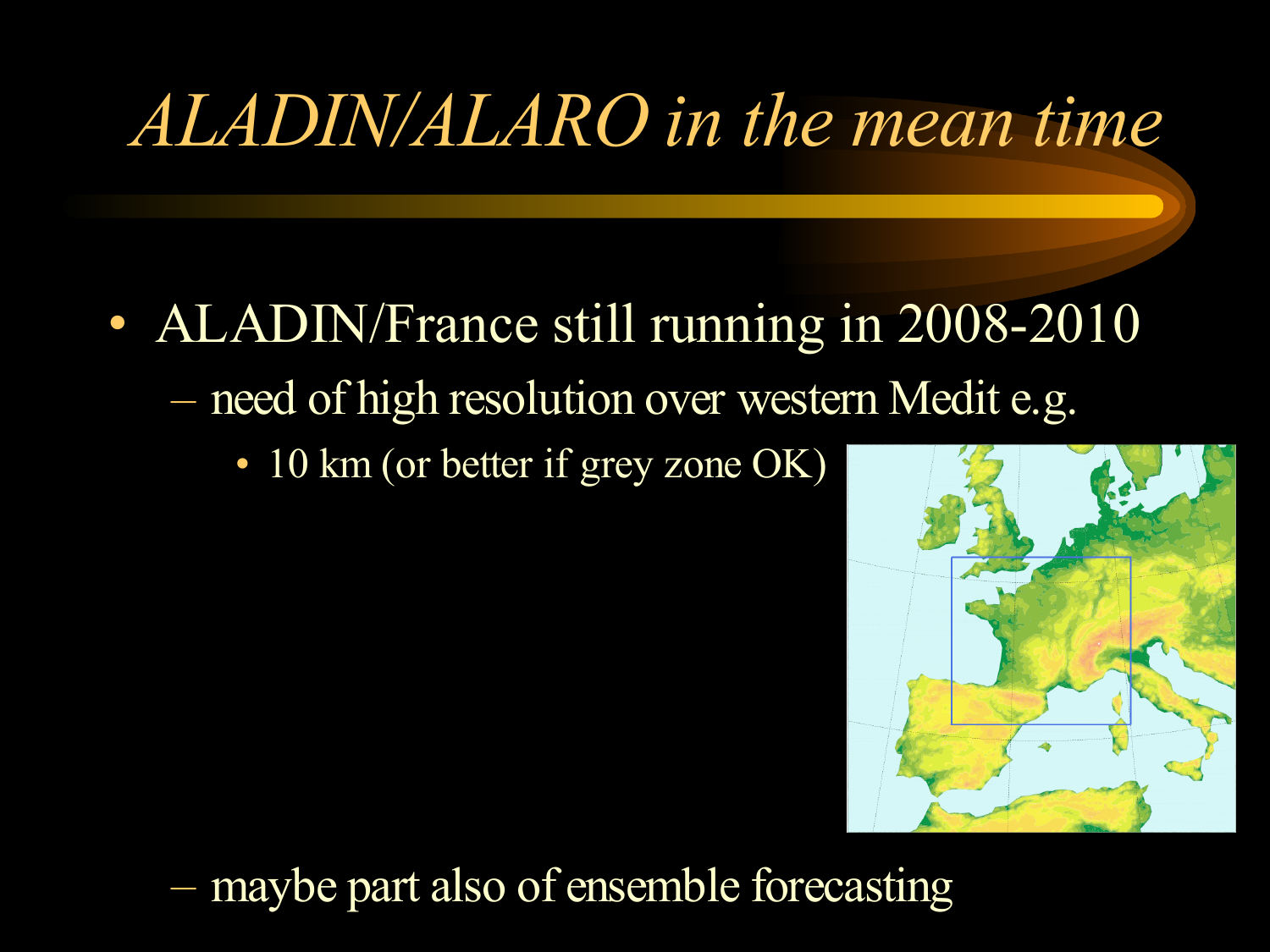### *ALADIN/ALARO in the mean time*

#### • ALADIN/France still running in 2008-2010

– AROME coupled to ARPEGE or ALADIN ?.

- only a technical issue at this stage
- ARPEGE 2007-2009: 15 km over Europe

– 10 km only in 2010 (computer phase 2)